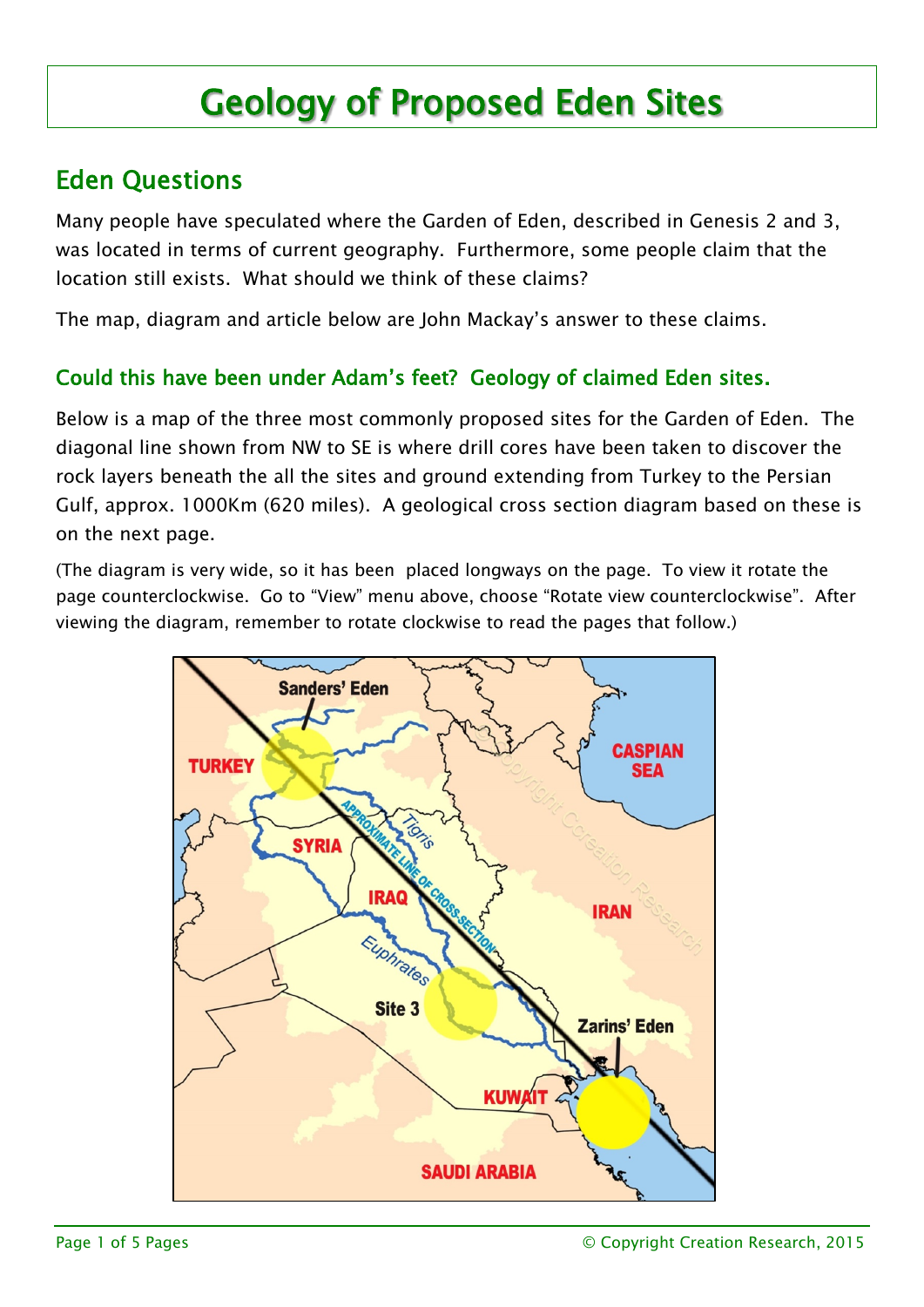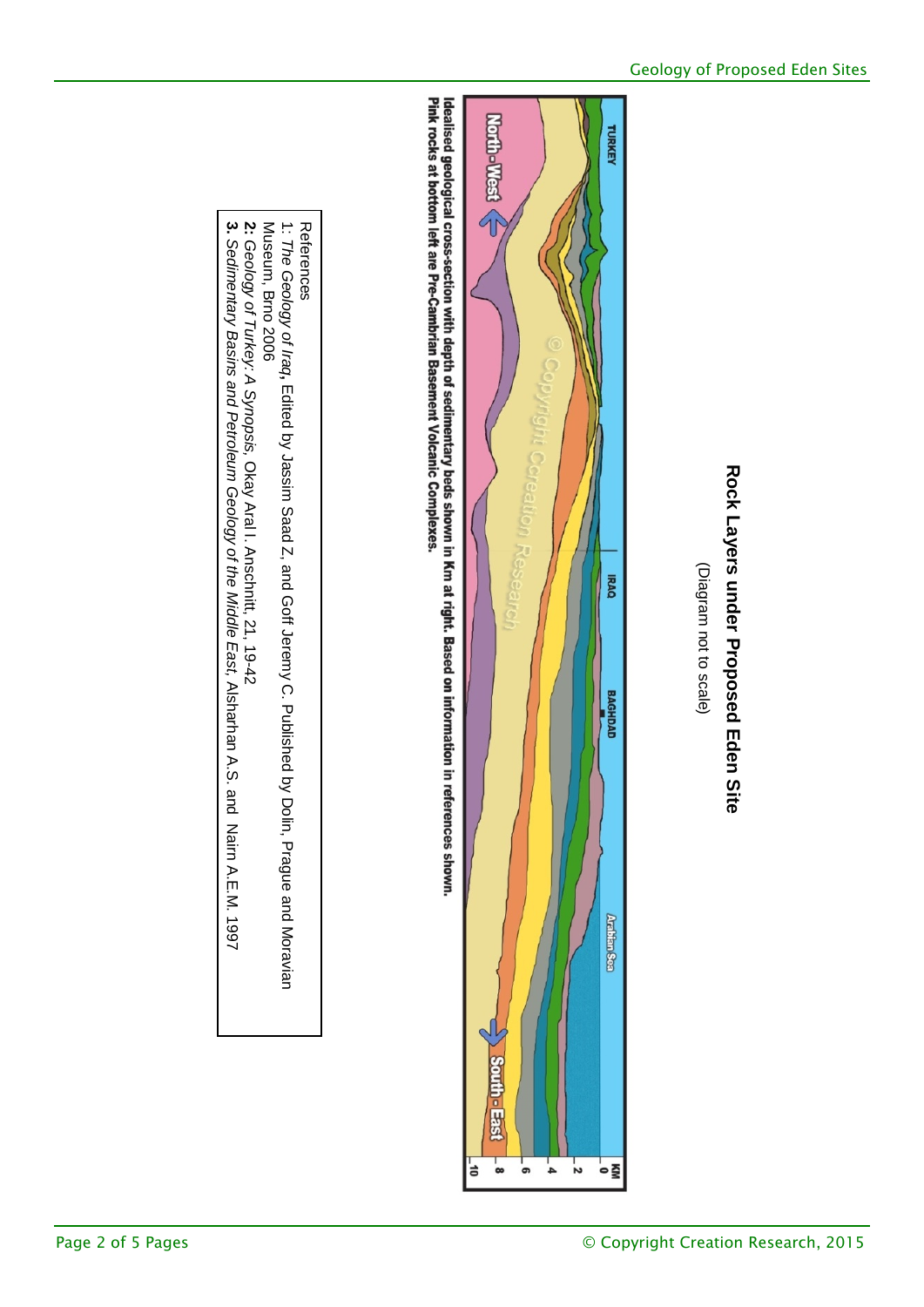The following article gives further details and explanation of the rock layers illustrated on the map and diagram, and what these indicate about the likelihood of the original Eden site being still in existence.

### What was under Adam's feet? Geology of claimed Eden sites.

Firstly, we will briefly consider what rocks types, or geological formations, exist from the coast of Iraq to the heights of Turkey to establish if present day rock layers and formations could have been brought into existence at the same time as they allowed an ancient garden area to have survived in recognizable form from the time of the creation of man until now, approximately 6,000years. A time period which the Biblical record shows included the fall into sin, the global devastation of Noah's Flood, and more

localised catastrophes particularly since Babel.

At present three suggestions have claimed moderate consideration as present day locations for Eden which could match the descriptive features of Genesis 2:10–15, where we read about a river which flowed out of Eden and became four rivers, which were named Pishon, Gihon, Tigris, and Euphrates. The geography of the river paths includes the whole lands of Havilah, Cush, and Assyria, and the minerals mentioned are gold, bdellium and onyx.



The most popular contender for the past century has been on the southern mainland of Iraq about 240Km (150 miles) north of the Persian Gulf (site 3 on the map). The second, and more traditional site (Sanders Eden), has been in the more mountainous regions in Turkey between the sources of the Tigris and the Euphrates; and the third, a more recent contender, is just off the coast of south eastern Iraq, known as the Zarin site.

But to satisfy criteria that a region recognizable as Eden, or any part of it, still exists, such a location would have had to survive from the creation of the world down to present day via the catastrophe of Noah's Flood, and through the ravages of early post Flood geological catastrophes, such as regional flooding, volcanic activity, earthquakes, land uplift/downwarp etc. So, what can be said in general about the geology of these areas?

Because the area has been extensively drilled for oil, the geology is well understood and we do know that both Southern sites (the Zarin and the 240Km site) are located on fossil-rich sedimentary strata up to 9,000m (28,000 ft) thick. Some of these fossils have been donated to our Creation Research collection by US soldiers returning from the Iraqi conflict. As these fossils are often in perfect 3D condition, they have definitely been buried alive.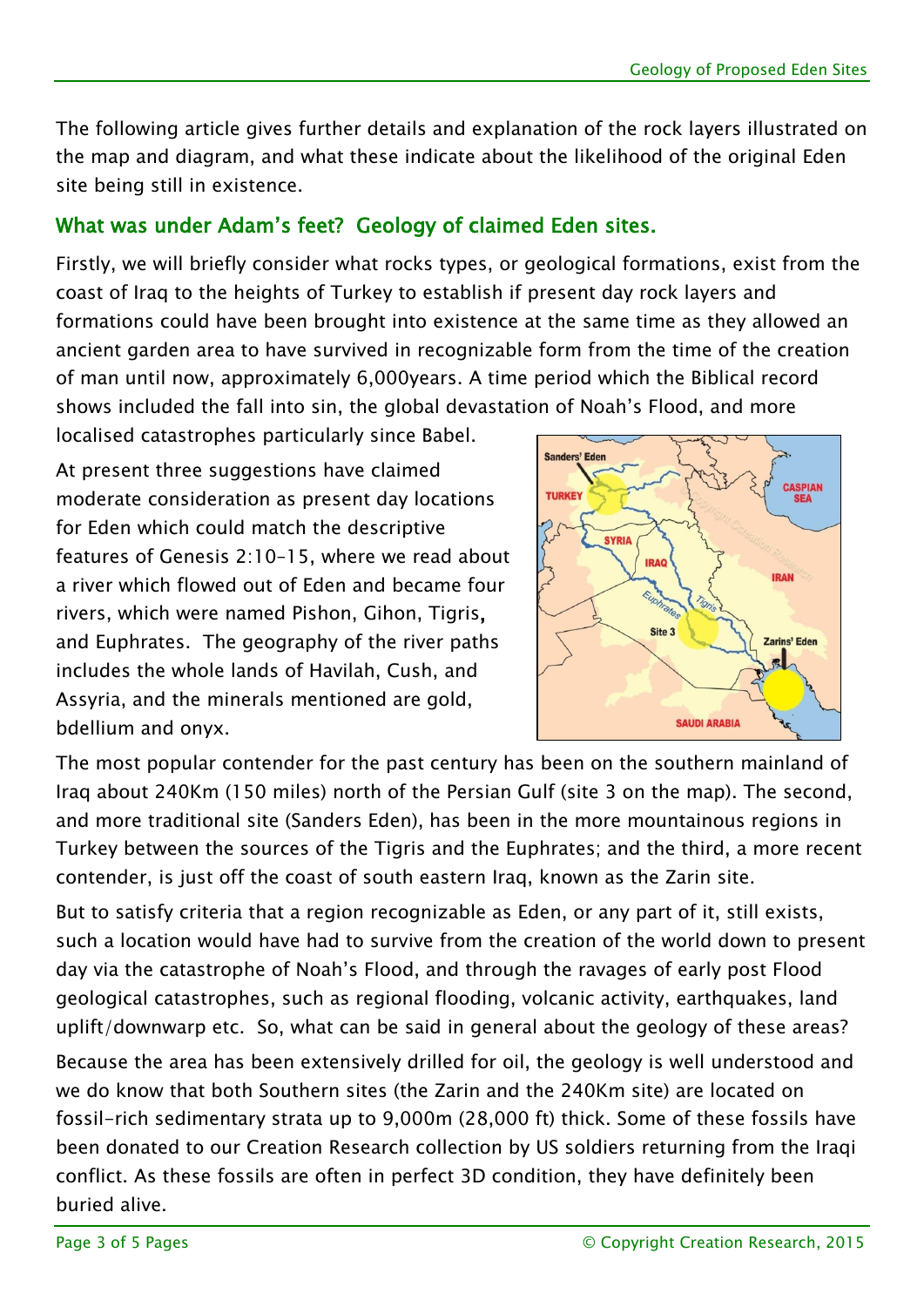The oil rich sedimentary layers of rock in both areas sit on a deeply buried vast Pre-Cambrian surface overlaid by often massive clastic erosional beds. This very large Precambrian basement surface with its vast dump features represent a huge erosional episode and the sedimentary beds beneath the southern sites that sit upon that basement represent further rapid catastrophic deposition. A Biblical world view puts these fossil-rich beds as definitely post-Creation in age, since there were no creatures to be fossilised until after God had finished His creating. We can further narrow their age as mechanisms for widespread fossilisation did not come into existence until:

a) after Adam was expelled from the Garden of Eden; and

b) commencing during the global cataclysm of Noah's Flood; and

c) continued more locally in regional post Flood catastrophism, which continues on a much reduced scale down to the present.

Therefore, with the known rock strata across Iraq and Turkey representing thousands of metres of catastrophically buried fossil rich sediments, representing Flood and post-Noahic history, the two southern sites do not provide any location where the Garden of Eden could have survived since Adam's day. (See diagram of rock layers on page 2.)

The traditional northern site lies between the source of today's Tigris and the Euphrates, and has enjoyed a sometimes undeserved popularity due to the virtually irrelevant fact that it is nearer the Mountains of Ararat where Noah landed. But to put it in context, we must consider the whole geological picture moving from southern Iraq northward to areas in Turkey. Such a transverse shows the rock formations move from deep sedimentary formations in the south to increasingly uplifted areas in the north, often associated with the volcanic activity seen in places such as Mount Ararat (5,165 m/16,946 ft above sea level) where volcanic rock overlies thick fossil bearing sediments. Therefore, in this northern locality the combination of regional tectonism, earthquake and volcanic activity along with simple uplift and erosion, are sufficient to have covered and/or destroyed, any original "Eden" site.

#### Conclusion

Whilst each of the interpreted claimed present day locations for Eden may be seemingly justified by referencing modern names for current topographic features, the evidence in the region's rock record of large scale earth movement since creation, of widespread and very deep flood deposited sediments, along with volcanism that is Flood and post-Flood etc., would have obliterated any recognisable near surface evidence of the original Eden location.